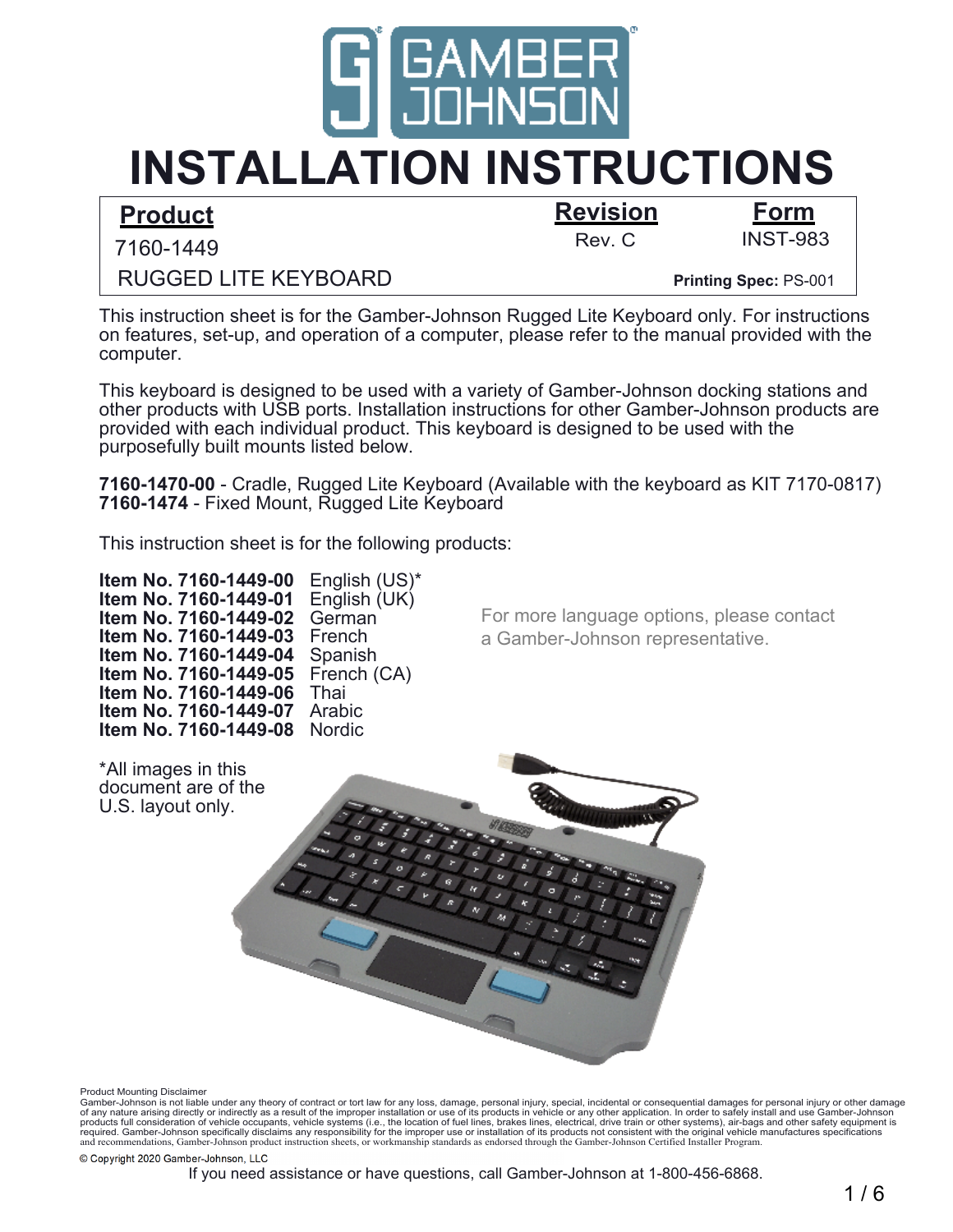## **PRE-INSTALLATION RECOMMENDATIONS**

Gamber-Johnson (GJ) recommends the positioning of all mounts and equipment in the vehicle prior to the actual install to verify mounting locations are safe and practical.

Gamber-Johnson strongly advises a "bench test" be conducted to verify all electronic and software issues are resolved prior to installation. Follow these steps:

- 1. Make sure the computer functions by itself as intended.<br>2. Connect the keyboard and make sure it functions with the
- 2. Connect the keyboard and make sure it functions with the device.<br>3. Connect other equipment and verify start-up of all components and
- 3. Connect other equipment and verify start-up of all components and specific software (mouse, flashdrives, printers, etc.).

### **IMPORTANT SAFETY INFORMATION FOR INSTALLERS**

#### Before Installation

Safety is dependent on the proper installation and servicing of this keyboard. It is important to read and follow all instructions before installing this product. Use proper mounting equipment or hardware to secure this keyboard.

Safety is a top priority for Gamber-Johnson. To properly install Gamber-Johnson equipment, you must have a good understanding of automotive electrical procedures and systems, along with proficiency in the installation and service of aftermarket vehicle equipment.

**WARNING:** Opening the keyboard will void the product warranty. There is no need to adjust the electrical components within the keyboard at any time.

#### During Installation

**Do not** install equipment or route wires or cords in the deployment path of any air bag.

When drilling into the vehicle, ensure both sides of the surface are clear of anything that could be damaged.

**WARNING:** If wiring is shorted to the frame, high current conductors can cause hazardous sparks resulting in electrical fires or flying molten metal.

#### After Installation

Test the keyboard to ensure it is working properly.

- 1. Do not use the keyboard if the cable or plug are damaged.<br>2. Damage to the product may result in a void IP54 rating.
- 2. Damage to the product may result in a void IP54 rating.
- The IP54 rating does not apply to the USB male plug.

File these instructions in a safe place and refer to them when performing maintenance or reinstalling.

**WARNING:** Failure to follow all safety precautions and instructions may result in property damage, serious injury, or death.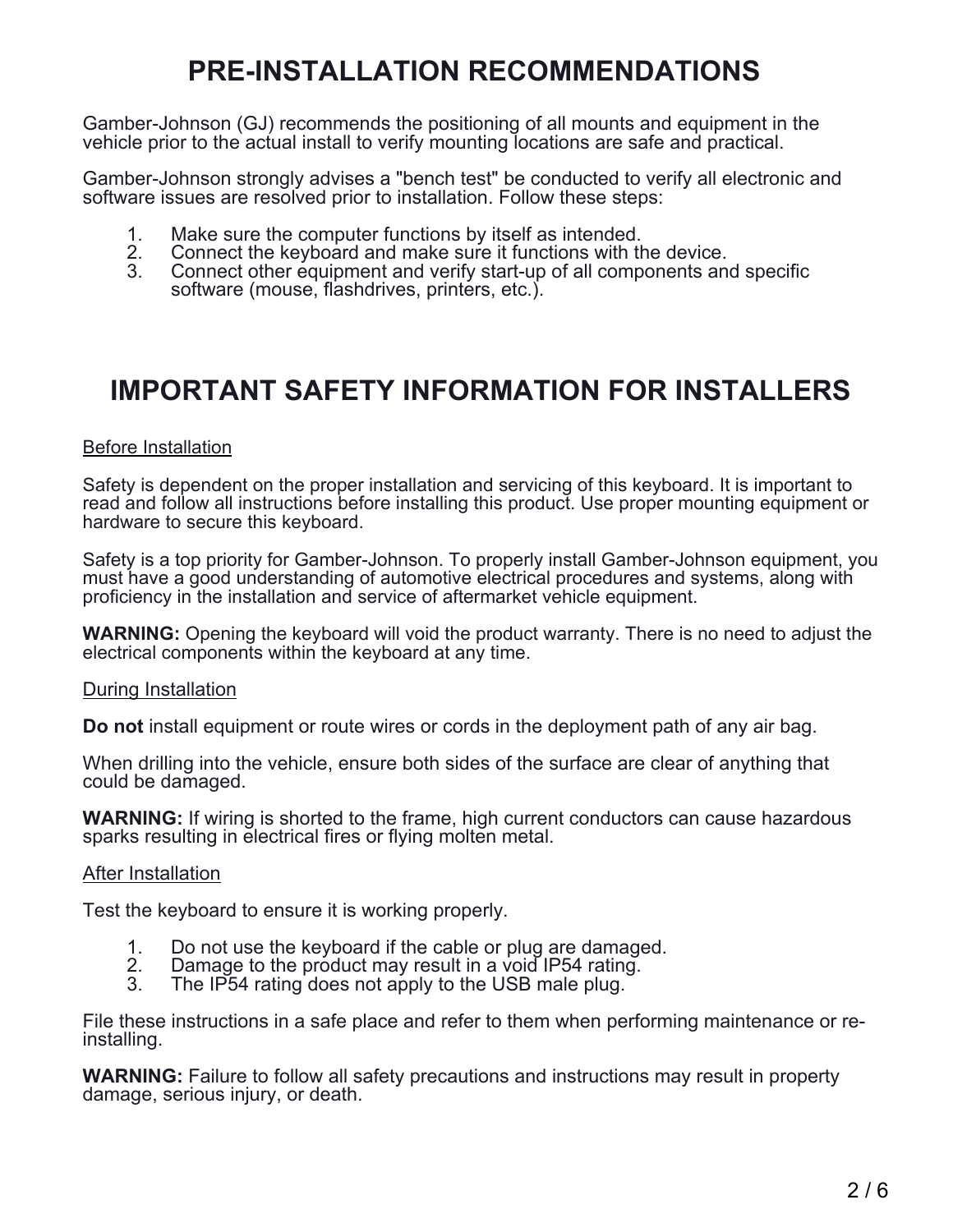### **FEATURE IDENTIFICATION**



Provides a coiled connection to a computer or docking station through USB type A

#### **Rubber Keys**

Standard U.S. layout with 12 function keys and an optional programamble Emergency Key

#### **Touchpad**

Capacitive touch allows for multi-finger gestures.

#### **Mouse Buttons**

#### **Front Pockets**

 **Rear Pocket** Purposefully designed pockets to allow for vehicle mounting using GJ quick release cradle: 7160-1470-00

#### **Rear Mounting Holes**

Purposefully designed holes for #6 machine screws. They allow vehicle mounting for customers not wanting the keyboard to be removed. This is also available on 7160-1470-00.

#### **USB 2.0 Input Port**

(500 mA) Provides a port to quickly connect digital devices such as flash drives or a mouse. This port is not designed to permanently mount a device during vehcile operation.

#### **Rubber Pads**

Provides protection and a non-slip surface.

#### **Part Number Label**

Provides information on the product. Reference this information regarding any service needs.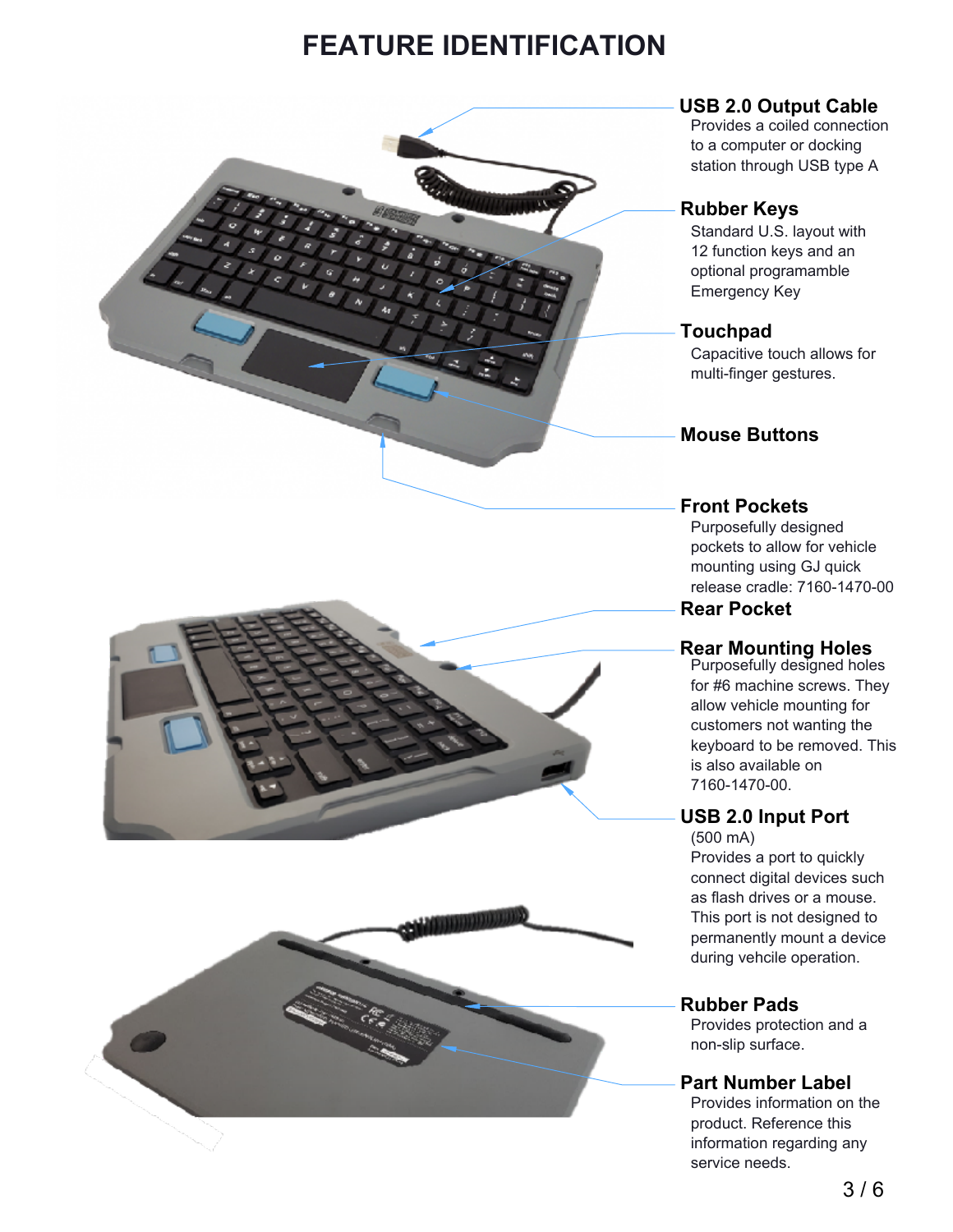### **DOCKING AND UNDOCKING THE KEYBOARD**

#### Available Mounting Products

Please reference the instructions provided with products recommended for this keyboard. The Quick Release Keyboard Cradle can also be used as a fixed mount. Both are designed to be low profile and easy to use.

Quick Release Keyboard Cradle 7160-1470-00 (shown below)



Fixed Keyboard Mount 7160-1474 (shown below)



### **INFORMATION ABOUT USING THIS PRODUCT**

#### Enviromental Conditions

This keyboard is IP54 rated, including the US B2.0 Input Port. No plug or cover is needed. This rating does NOT include the USB 2.0 Output Cable. Make sure this cable is plugged into a port that is protected from enviromental conditions or accidental liquid spills.

This keyboard is rated for use and storage at these temperatures: Operating -20 °C to 60 °C (-4  $\overline{P}$  to 140 °F) Storage  $-40^{\circ}$ C to 85 $^{\circ}$ C (-40 $^{\circ}$ F to 185 $^{\circ}$ F)

This keyboard is tested to the full Gamber-Johnson rugged standards including MIL-STD 810G vibration, shock, and life cycle tests. This product is safe to mount in vehicles.

#### Using the Product

This keyboard is designed to be plug & play with the USB 2.0 Output Cable. Simply plug it into the computer or docking station. The keyboard supports Windows (XP or newer), Android, Linux, and Mac OS/iOS platforms.

This keyboard has 12 function keys as well as a range of preset quick keys. These keys will not nessesarily perform the same function on each platform (Android versus Windows) or within different applications on the same platform. There is also a programmable Emergency Key on the left side. This key is not functional if it is not programmed.

This keyboard has an available USB 2.0 Input Port on the right side that supplies 500mA of power. This port can be used to quickly and easily attach a flash drive, mouse, or other digital device with a USB type A plug. It is not designed to permanently mount a deivce and is not tested to the Gamber-Johnson standard MIL-STD 810G vibration, shock, or crash requirements.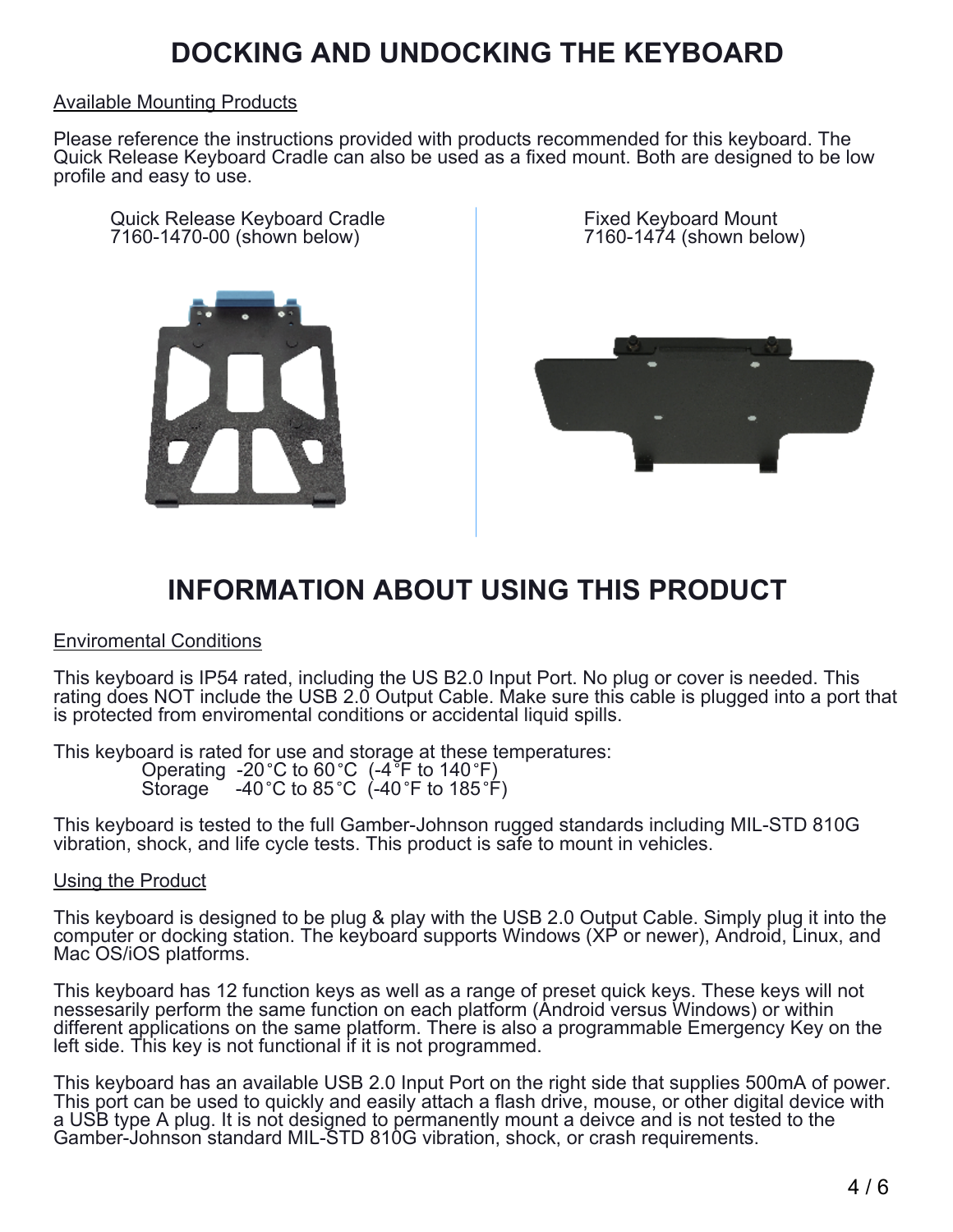## **KEYBOARD DETIALS**

### **SPECIFICATIONS**

| Data Port                    | USB 2.0 type A, 500 mA                                                   |
|------------------------------|--------------------------------------------------------------------------|
| <b>Connection Style</b>      | USB 2.0 type A cable plug                                                |
| Power                        | Keyboard uses power from USB cable attached device                       |
| <b>Dimensions</b>            | 262.4 mm (10.33") x 180.4 mm (7.10") x 17.2 mm (0.68")                   |
| Weight - Keyboard            | 0.476 kg (1.05 lbs)                                                      |
| Cable Length - Straight      | 254.0 mm (10.0")                                                         |
| Cable Length - Coil          | 114.3 mm (4.5") normal, 571.5 mm (22.5") stretched                       |
| Cable Length - Total         | 457.2 mm (18.0") normal, 914.4 mm (36.0") stretched                      |
| <b>Operating Temperature</b> | $-20^{\circ}$ C to 60 $^{\circ}$ C (-4 $^{\circ}$ F to 140 $^{\circ}$ F) |
| <b>Storage Temperature</b>   | -40 °C to 85 °C (-40 °F to 185 °F)                                       |
| Ingress - Keyboard           | IP <sub>54</sub>                                                         |
| Mounting                     | Gamber-Johnson products 7160-1470-00 and 7160-1474                       |
| Compatibility                | Windows (XP or newer), Android, Linux, Mac OS/iOS                        |
| Warranty                     | 1 Year                                                                   |